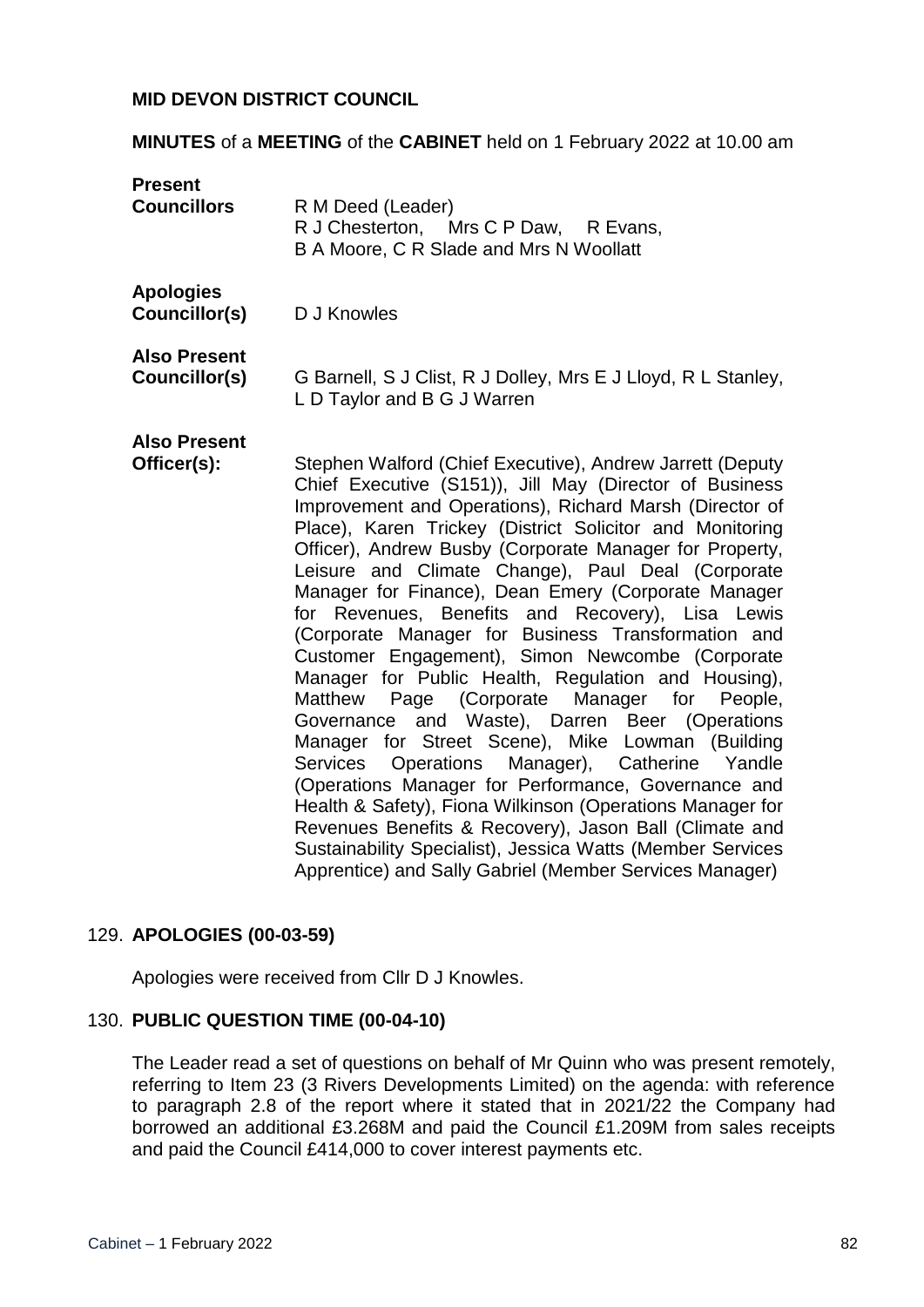- 1. Are the borrowing figures shown, merely agreed limits or actual amounts which are covered by signed loan agreements?
- 2. Are the sales receipts payment figures shown, actually loan repayments?
- 3. Are the sales receipts payment figures shown, just estimates or real amounts that have been banked by the Council?
- 4. Are the interest payment figures shown, just estimates or real amounts that have been banked by the Council?
- 5. Up to what date are each of these figures applicable?

The Chairman indicated that answers would be provided when the item was discussed.

### 131. **DECLARATIONS OF INTEREST UNDER THE CODE OF CONDUCT (00-06-58)**

Members were reminded of the need to make declarations of interest if and when necessary.

#### 132. **MINUTES OF THE PREVIOUS MEETING (00-07-12)**

The minutes of the previous meeting were approved as a correct record and signed by the Chairman.

#### 133. **BUDGET OPTIONS FOR CLIMATE INVESTMENT (00-07-48)**

Following a \*report of the Climate and Sustainability Specialist, the Environment Policy Development Group had made the following recommendation: that the potential additional budget requirements linked to the climate investment opportunities as set out in Annex 1 and 2 of the report be considered.

The Cabinet Member for the Environment and Climate Change outlined the contents of the report highlighting the work of the Net Zero Advisory Group and the aspirations that had come forward from the Policy Development Group which would all be considered as part of the climate change road map

Consideration was given to:

- Schemes that were contained within the Capital Programme in the Medium Term Financial Plan and the possibility of further schemes as highlighted within the report, some of which were set out in the 2022/23 capital programme and the need to continue to bid for funding opportunities; and
- Whether the budget was being used effectively to support the Council's ambitions for carbon neutrality.

**RESOLVED** that the Environment PDG be thanked for providing a prioritised listing of climate investment opportunities which would be utilised when allocating any additional internal resources or when considering successful external funding bids that may be secured during 2022/23 and in future years.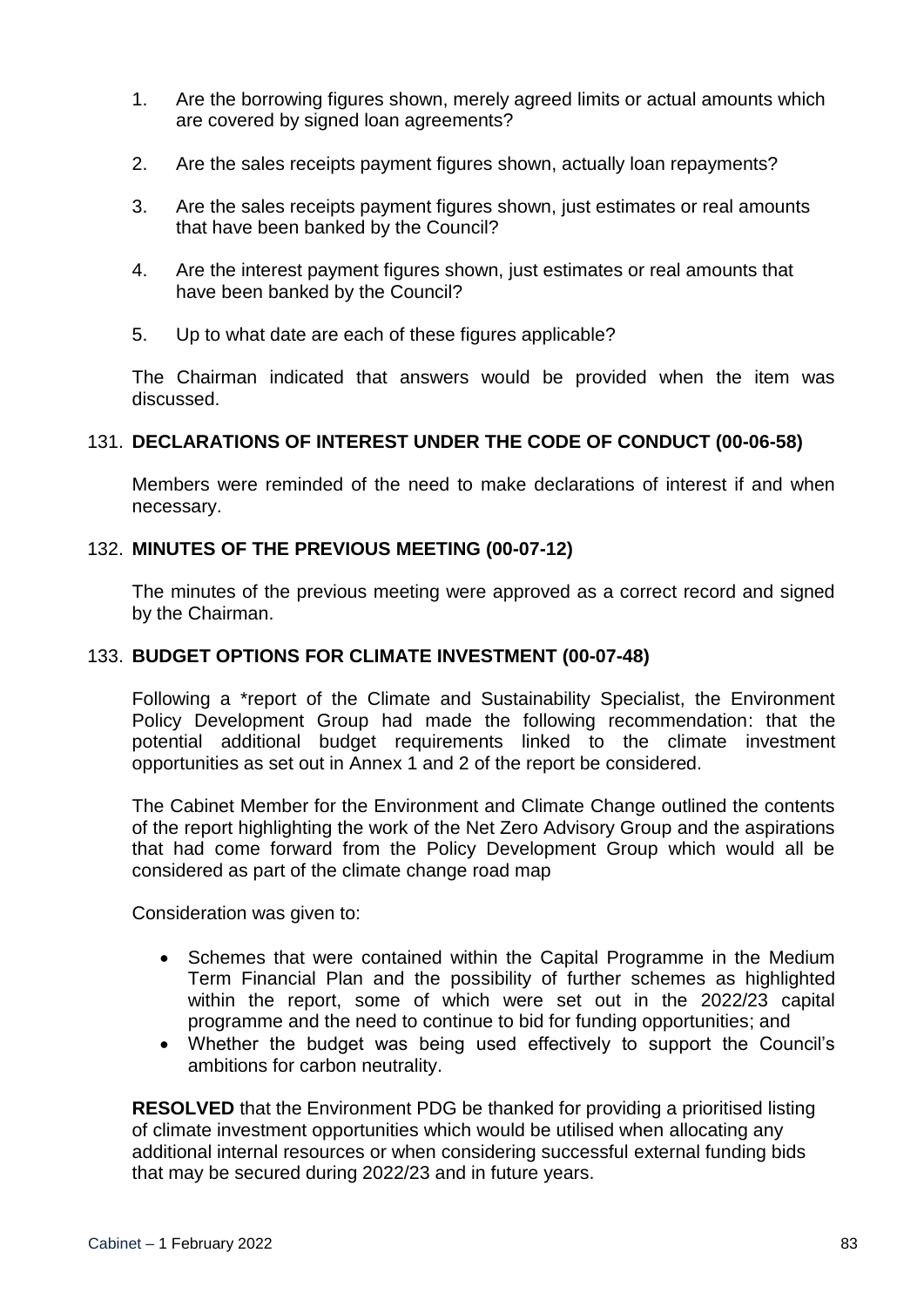(Proposed by Cllr C R Slade and seconded by Cllr B A Moore)

**Reason for the decision –** The list of aspirations was felt to be useful in providing a roadmap for future schemes that could be delivered when funding was available.

Note \*Report previously circulated, copy attached to minutes.

## 134. **BEREAVEMENT SERVICES FEES AND CHARGES (00-16-46)**

Following a \*report of the Corporate Manager for Property, Leisure and Climate Change, the Environment Policy Development Group had made the following recommendation: that the proposed charges for 2022-2023 as set out in Table A of the report be approved.

The Cabinet Member for the Environment and Climate Change outlined the contents of the report stating that the Council provided an essential service for which a charge was made, the revised charges had been benchmarked against other authorities and seemed to be fair.

**RESOLVED** that the proposed charges for 2022-2023 as set out in Table A of the report be approved.

(Proposed by Cllr C R Slade and seconded by Cllr R B Evans)

**Reason for the decision** – the Council continues to ensure that re-investment is made for various maintenance works across the Council's two cemeteries and also continues to provide services as set out in the legislation.

Note: \*Report previously circulated, copy attached to minutes.

### 135. **WASTE AND RECYCLING OPTIONS (00-18-14)**

Following a \*report of the Operations Manager for Street Scene and Open Spaces, the Environment Policy Development Group had made the following recommendation: that Option 2 be approved subject to Cabinet considering alternative solutions for residual waste for properties where wheeled bins might not be an option.

The Cabinet Member for the Environment and Climate Change outlined the contents of the report highlighting the Waste Strategy, the need for change and the pilot scheme that had taken place for 3 weekly waste collections over a three month period across varied locations in the district. The proposal was not just about saving money but reducing residual waste and increasing recycling. He referred to the issue raised at the Policy Development Group with regard to wheeled bins not being an option and other alternatives that could be considered

Consideration was given to:

- How residents would manage in built up areas to keep residual waste for three weeks
- If dry recycling was increased whether this would impact on the capacity of the current fleet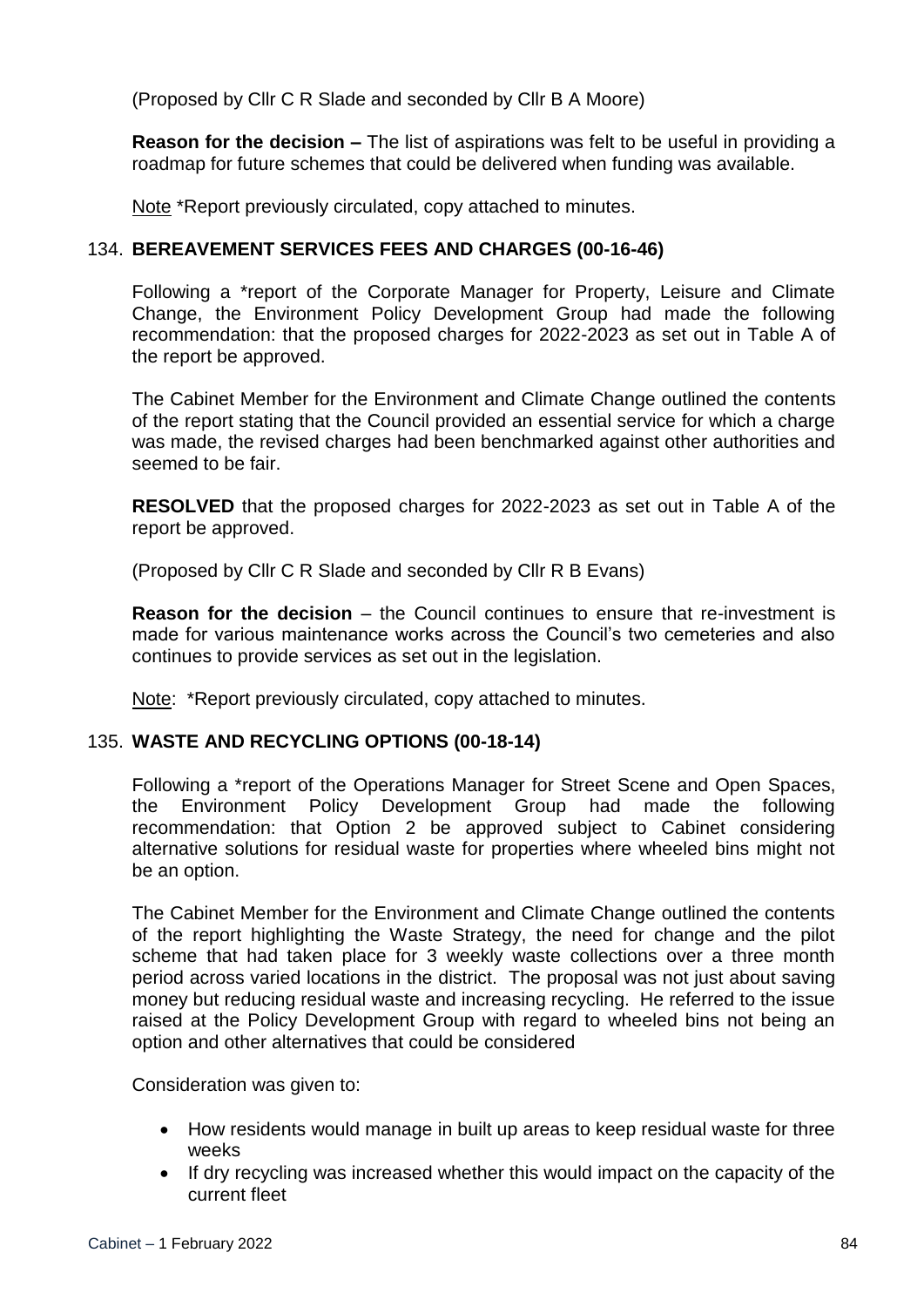- Whether the trial results had improved recycling rates and whether the authority was losing income if residents used supermarket recycling skips or the recycling centres
- Whether the authority were considering the recycling of soft plastics
- Capacity issues and the provision of additional bins
- Option 2 would bring the authority in line with the super aligned option documents in the Devon and Torbay Waste Strategy which would create opportunities for joint working in the future
- The lack of detail in the Equality Impact Assessment and the need to consider the disposal of offensive waste
- The various options available and whether a weekly recycling scheme could improve recycling rates
- Officers would consider alternative solutions for properties where wheeled bins were not an option as part of the operational matters to be discussed in the action plan leading up to the implementation of the scheme
- Project details could be presented to members via a briefing session

**RESOLVED** that Option 2 be approved subject to officers considering alternative solutions for residual waste for properties where wheeled bins may not be an option, subject to a specific requirement to see a detailed plan to address the issues raised before full implementation.

(Proposed by Cllr B A Moore and seconded by Cllr C R Slade)

**Reason for the decision** – As there was a need to consider that the current regime would ultimately incur additional costs to the Council, there was a need to consider options available to reduce costs and increase recycling rates.

### Notes:

- i) Cllrs R J Chesterton and Mrs N Woollatt requested that their abstention from voting be recorded;
- ii) \*Report previously circulated, copy attached to minutes.

# 136. **MDDC LITTER STRATEGY (1-03-23)**

Following consideration of a \*report of the Operations Manager for Street Scene and Open Spaces, the Environment Policy Development Group had made the following recommendation: that the Mid Devon District Council Litter Strategy in Appendix 1 of the report be adopted.

The Cabinet Member for the Environment and Climate Change outlined the contents of the report highlighting the work that had taken place by the Environment Policy Development Group to present the strategy to the Cabinet for approval. He explained that litter was a problem caused by the minority and that there was a need for continued education.

Consideration was given to:

 The education programme proposed, the use of various social media platforms to promote the strategy and the need for a national plan of education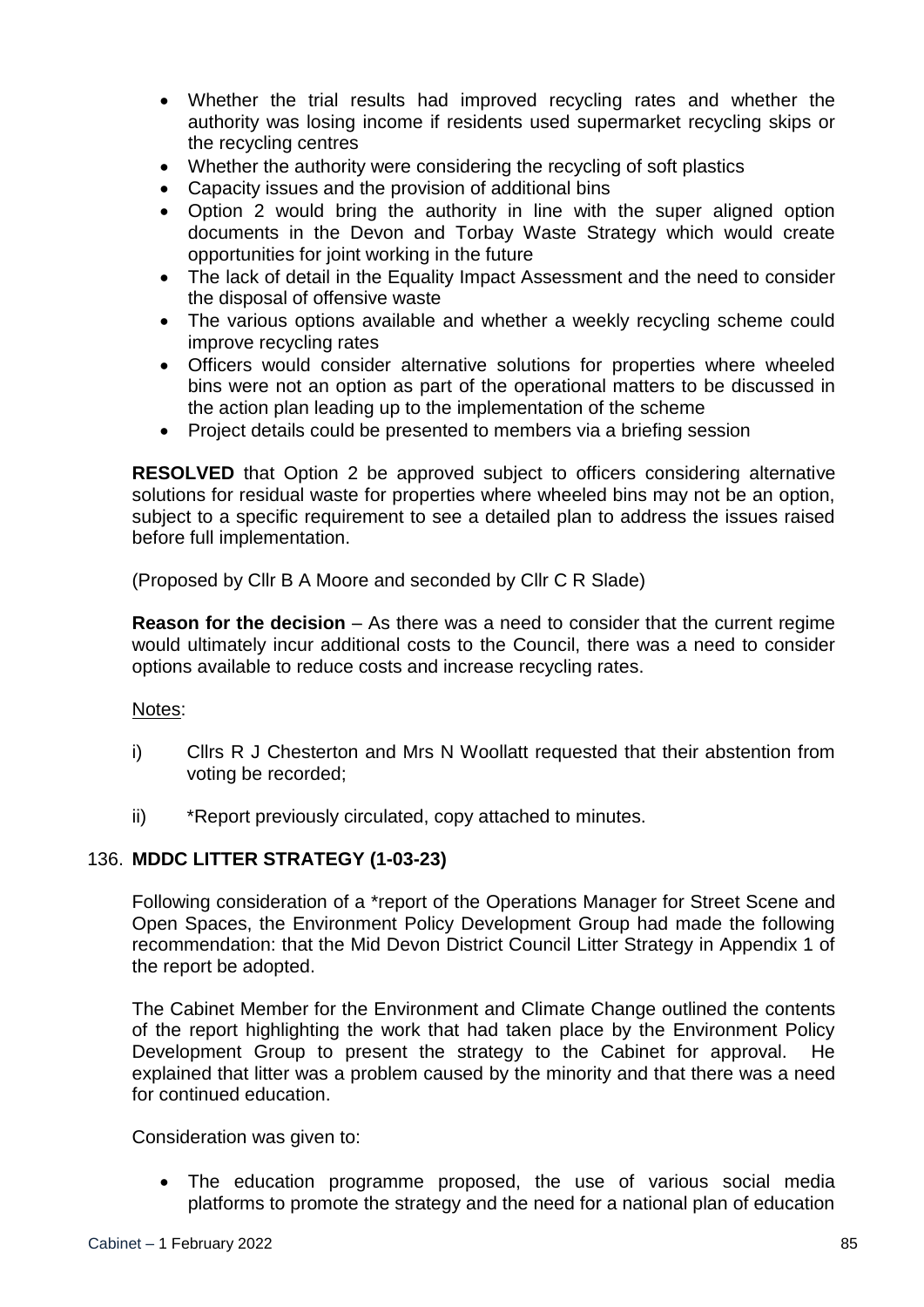• Fly-tipping and the issues that this raises

**RESOLVED** that the Mid Devon District Council Litter Strategy be adopted.

(Proposed by Cllr C R Slade and seconded by Cllr B A Moore)

**Reason for the decision -** there is a need for a strategy to set out how the Council would undertake its powers and duties in line with the legislation.

Note \*Report previously circulated, copy attached to minutes.

## 137. **THE TENANT INVOLVEMENT AND EMPOWERMENT STANDARD POLICY (1-11- 42)**

Following a \*report of the Operations Manager for Housing Services, the Homes Policy Development Group had made the following recommendation: that the draft Tenant Involvement and Empowerment Standard policy be approved.

The Cabinet Member for Housing and Property Services outlined the contents of the report stating that the role of social landlord was very important and that there was a need to encourage engagement and empower tenants within the district.

Consideration was given to repairs and the timescales for attention.

**RESOLVED** that the draft Tenant Involvement and Empowerment Standard Policy be approved.

(Proposed by Cllr R B Evans and seconded by Cllr R J Chesterton)

**Reason for the decision** - Agreed housing policy provides a framework for decisionmaking which ensures that customer-facing teams deliver consistency in the discharge of duties to support good housing management. This ensures that both properties and tenancies are managed effectively and reduces reputational risk.

Note: \*Report previously circulated, copy attached to minutes.

# 138. **CULLOMPTON TOWN CENTRE RELIEF ROAD PROJECT (1-14-38)**

The Cabinet had before it a \*report of the Director of Place presenting a recommendation to utilise a further tranche of the Housing Infrastructure Fund (HIF) monies to facilitate the progression of technical work relating to the Cullompton Town Centre Relief Road over the next 12 months. This would support ongoing work and discussions to identify and secure funding to enable the delivery of the relief road and minimise the overall impact on programme (slippage) to the project.

The Cabinet Member for Planning and Economic Regeneration outlined the contents of the report stating that the proposed funding would allow the progression of technical work, putting the authority in a more advanced position for when further funding opportunities were available. Officers had been able to agree that this further draw down would not be at risk of clawback from Homes England. He highlighted the time risk as set out in the report associated with the current spend deadline for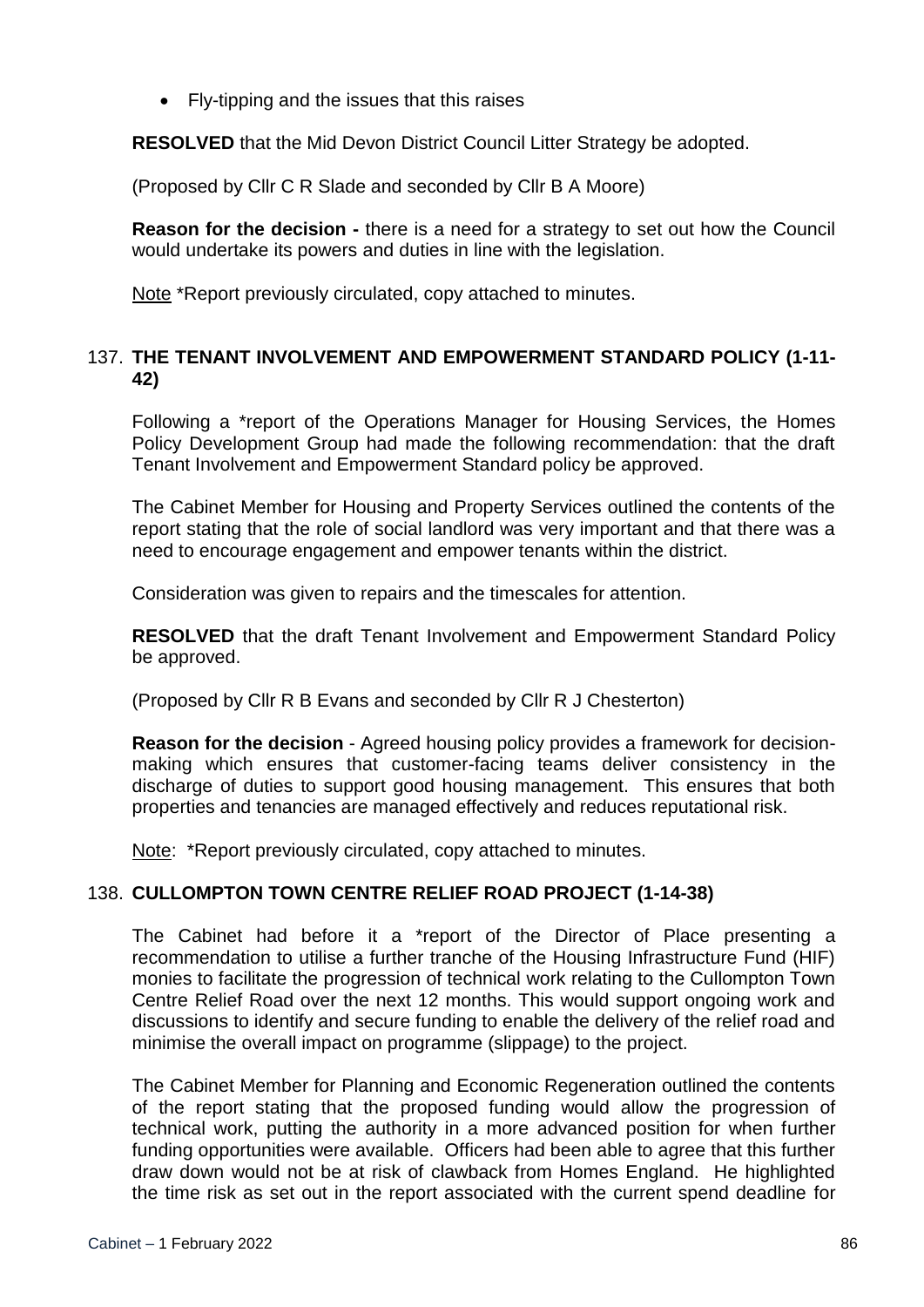the HIF funding set at 31 March 2023 and the hope that this would be reviewed nearer the time.

He also updated the meeting with regard to feedback from the previous Levelling Up Fund bid which had been encouraging and he hoped that an improved bid could be produced for further funding rounds.

Discussion took place regarding:

- Concerns with regard to the deadline for spending the HIF funding and the possible need to renegotiate the deadline
- The implications for the cricket and rugby clubs in the town with regard to any delay to the scheme
- Concerns with regard to specific development taking place prior to the establishment of the relief road and the impact on the town
- Whether the Highway Authority would update its advice with regard to the number of dwellings that could be built prior to the relief road being in place
- The money set out in the capital programme for the 2022/23 financial year, whether any decision regarding the utilisation of funding from the PWLB to finish the relief road had been made or costed and whether any further funding opportunities existed

**RESOLVED** that the drawdown and expenditure of a further tranche of the Housing Infrastructure Fund (HIF) funding, totalling £560k be approved, to enable the progression of further feasibility and technical work relating to the Cullompton Town Centre Relief Road.

(Proposed by Cllr R J Chesterton and seconded by Cllr Mrs N Woollatt)

**Reason for the decision** – there is a need for the scheme to progress with the use of the funding being made available.

Note: \*Report previously circulated, copy attached to minutes.

### 139. **MEETING MANAGEMENT (1-37-00)**

The Chairman indicated that he proposed to take Item 20 on the agenda as the next item of business.

### 140. **PERFORMANCE AND RISK (1-37-10)**

The Leader informed the Cabinet that this would be the last meeting that Catherine Yandle, Operations Manager for Performance, Governance and Health & Safety would be attending having taken up a new post elsewhere. He thanked her for her service to the Council for 12 years and wished her well for the future.

The Cabinet had before it and noted a \*report of the Operations Manager for Performance, Governance and Health & Safety providing Members with an update on the performance against the Corporate Plan and local service targets.

Reference was made to the 'Deliver Housing' priority for new social rented council houses and the increased GP referalls to the leisure centres.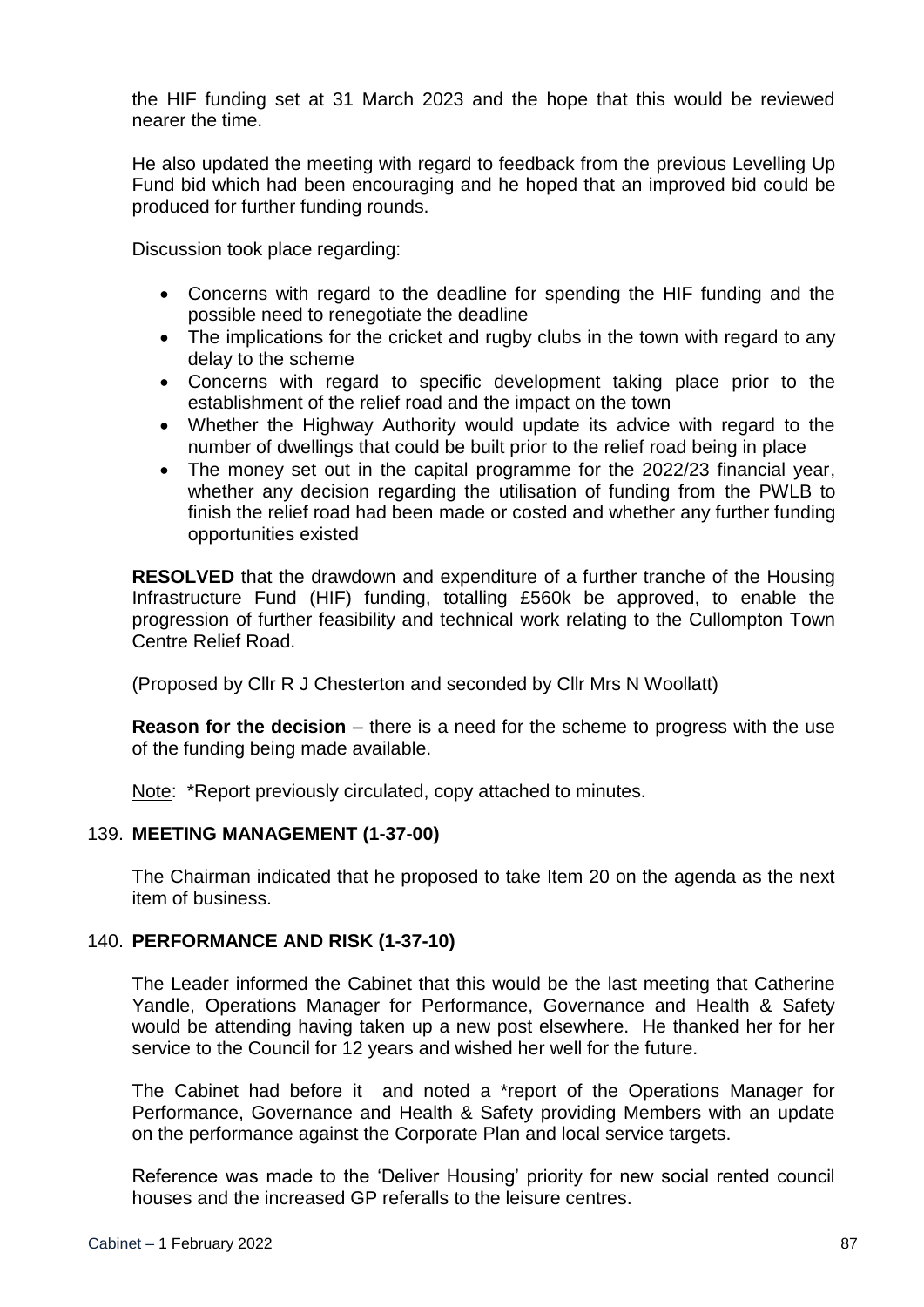Note: \*Report previously circulated, copy attached to minutes.

### 141. **NATIONAL NON DOMESTIC RATES (1-41-56)**

The Cabinet had before it a \*report of the Deputy Chief Executive (S151) providing Members with an update of the income generation and financial implications of the number of Business Rate properties in Mid Devon and to approve the NNDR1 (estimated income to be generated in 2022/23 from business rates).

The Cabinet Member for Finance outlined the contents of the report stating that this was a technical report to calculate the NNDR and allow for the distribution of funds.

### **RECOMMENDED** to Council:

- 1. That the calculation of the NNDR1 net yield of £14,398,686 from 3,436 Business Rated properties is noted and approved for 2022/23;
- 2. That the proportions distributed to the respective authorities and Central Government be allocated as per the statutory regulations; and
- 3. That Members note that Central Government will reimburse the Council through a Section 31 grant to compensate it for the reduction in collectable business rates as a result of introducing various reliefs.

(Proposed by Cllr B A Moore and seconded by Cllr C R Slade)

Note: \*Report previously circulated, copy attached to minutes.

### 142. **FINANCIAL MONITORING (1-45-32)**

The Deputy Chief Executive (S151) provided a verbal update with regard to the financial position to date in respect of income and expenditure, stating that the budget position remained stable, the income protection scheme claims were being audited and that the main income streams were beginning to recover which included: the sale of the Harlequin Valet, income from leisure had increased and Business Rate income had also increased following the establishment of a new supermarket in Tiverton and an industrial estate on the outskirts of Cullompton.

### 143. **CAPITAL STRATEGY (1-47-00)**

The Cabinet had before it a \*report of the Deputy Chief Executive (S151) proposing the Capital Strategy for 2022/23.

The Cabinet Member for Finance outlined the contents of the report stating that the strategy set out the use of capital for the priorities outlined within the Corporate Plan to include investment in local infrastructure, green issues, 3 Rivers Developments Limited and local housing schemes.

Discussion took place with regard to a strategy for town centre regeneration and the need to seek further funding opportunities to progress the work.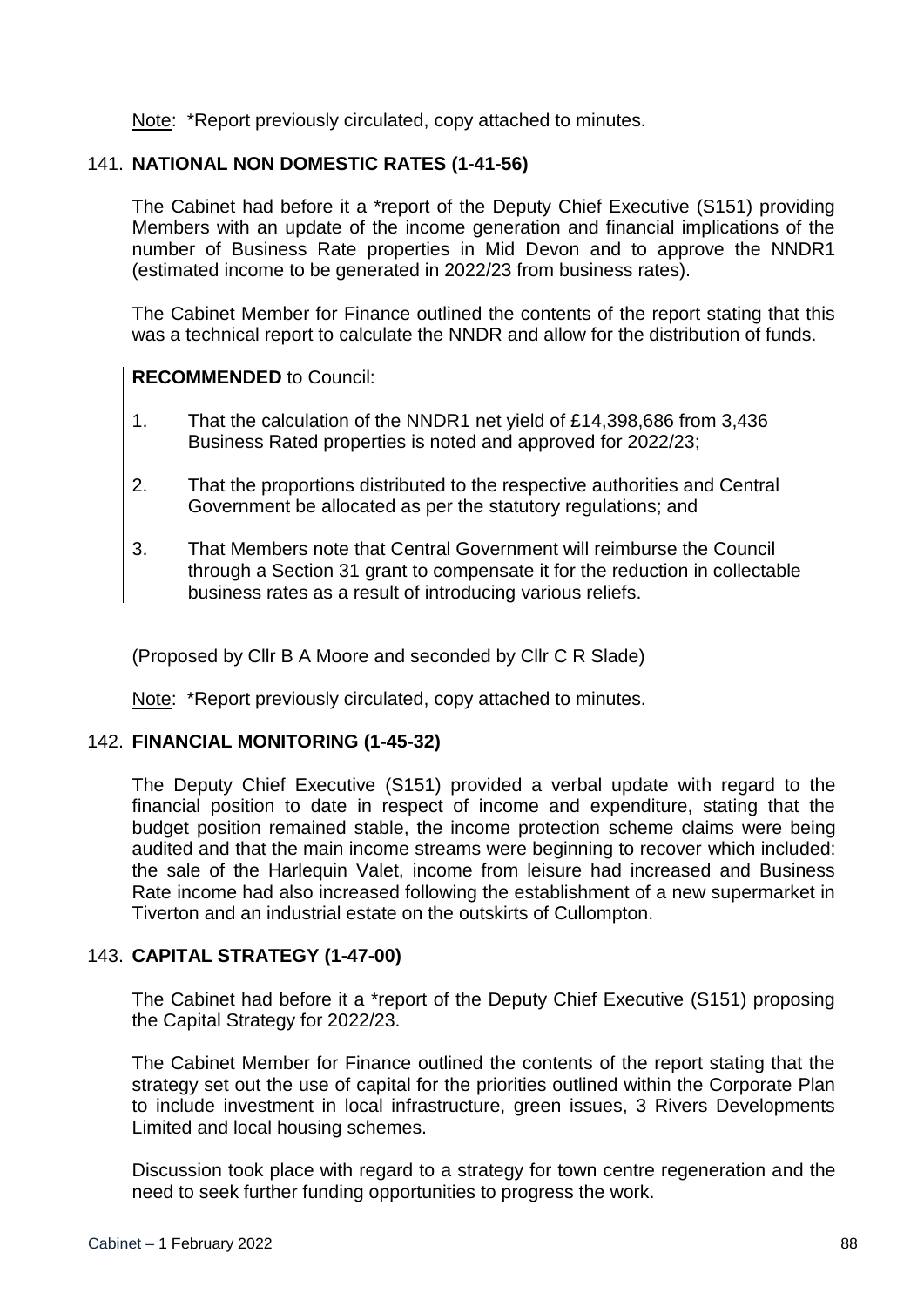**RECOMMENDED** to Council that the proposed Capital Strategy for 2022/23 be approved.

(Proposed by Cllr B A Moore and seconded by Cllr C R Slade)

Note: \*Report previously circulated, copy attached to minutes

## 144. **TREASURY MANAGEMENT STRATEGY 2022/23 (1-51-51)**

The Cabinet had before it a \*report of the Deputy Chief Executive (S151) outlining the proposed Treasury Management Strategy and Annual Investment Strategy for 2022/23.

The Cabinet Member for Finance outlined the contents of the report stating that the strategy sought to match funding to specific corporate priorities and to allow for the availability of adequate funds for when they were required. He reported that the finances were healthy and that the management of the treasury was controlled through legislation.

**RECOMMENDED** to Council that the proposed Treasury Management Strategy and Annual Investment Strategy for 2022/23, including the prudential indicators for the next 3 years and the Minimum Revenue Provision Statement (Appendix 1), be approved.

(Proposed by Cllr B A Moore and seconded by Cllr R B Evans)

Note: \*Report previously circulated, copy attached to minutes.

### 145. **CAPITAL PROGRAMME (1-53-35)**

The Cabinet had before it a \*report of the Deputy Chief Executive (S151) seeking approval of the 2022/23 Capital Programme and noting the draft 2023/24, 2024/25, 2025/26 and 2026/27 programmes.

The Cabinet Member for Finance outlined the contents of the report stating that the capital investment was set against the priorities within the Corporate Plan. The programme had been increased from the previous year due to the significant plan to increase investments into improving energy efficiency of the property estate, increasing the HRA housing stock and plans to fund housing developments through 3 Rivers.

Consideration was given to the increase in the Capital Programme and who sets the limits for the capital funding requirement.

### **RECOMMENDED** to Council that:

1. The detailed Capital Programme for 2022/23 of £34,303k be approved and the indicative Capital Programmes across the four remaining years of this Medium Term Financial Plan covering 2023/24 to 2026/27 be noted.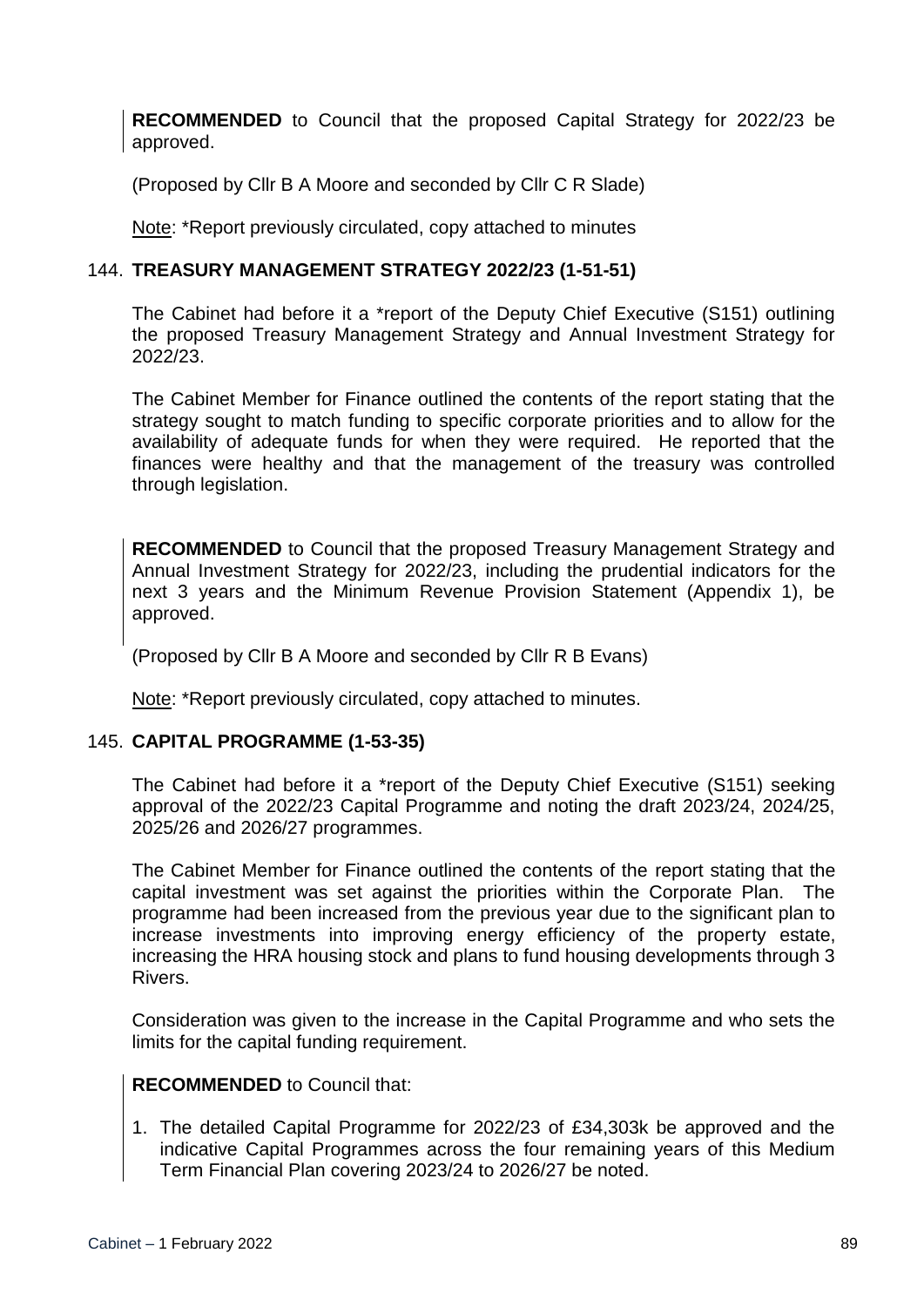2. That investment in the Council Housing Development schemes can start straight away (prior to 01/04/2022), following Full Council approval, to allow the design stage to commence and enable the prompt delivery of these projects.

(Proposed by Cllr B A Moore and seconded by Cllr R B Evans)

Note \*Report previously circulated, copy attached to minutes.

# 146. **BUDGET (1-57-50)**

The Cabinet had before it a **\***report of the Deputy Chief Executive (S151) providing the budget proposals for the General Fund and the Housing Revenue Account for the year 2022/23 and recommending the Band D Council Tax charge for 2022/23.

The Cabinet Member for Finance outlined the contents of the report stating that the shortfall had reduced from a significant level in the autumn of 2021 to a shortfall of £145k which was proposed to be temporarily transferred from the New Homes Bonus EMR to balance the budget. He highlighted the work of the finance officers and the involvement of the Policy Development Groups who had been actively engaged in discussions with regard to the budget.

Consideration was given to:

- Whether the budget would be used to reduce carbon neutrality, the aspirations within the Climate Change Action Plan, the funding bids that had been progressed, the proposed engagement with the public through the State of the District Debate, the work of officers that was taking place with regard to the climate issues and the training that was being progressed
- The strategic priorities that were being financed
- The ambitions for social housing through the HRA, the work taking place within the estate to address decarbonisation issues and the funding opportunities available which were being utilised
- Whether it was prudent to increase borrowing levels for 3 Rivers Developments Limited

# **RECOMMENDED** to Council that:

- 1. A Council Tax Requirement of £6,523,930, calculated using a Council Tax of £218.84 for a Band D property, an increase of £5 or 2.34% from 2021/22 and a Tax Base of 29,811.41, in accordance with the Local Authorities (Calculation of Tax Base) Regulation 1992, as amended, after the relevant adjustments in respect of the Council tax support scheme approved by Cabinet on 4 January 2022;
- 2. The overall budgeted Cost of Services within the General Fund budget of £14,785,295 for 2022/23 is approved as detailed across appendices  $1 - 3$ ;
- 3. The 2022/23 budget requires no transfer from the General Fund Balance;
- 4. A further temporary transfer of £144,879 from the New Homes Bonus EMR to balance the General Fund Budget in addition to the £258,808 already included within previous budget assumptions;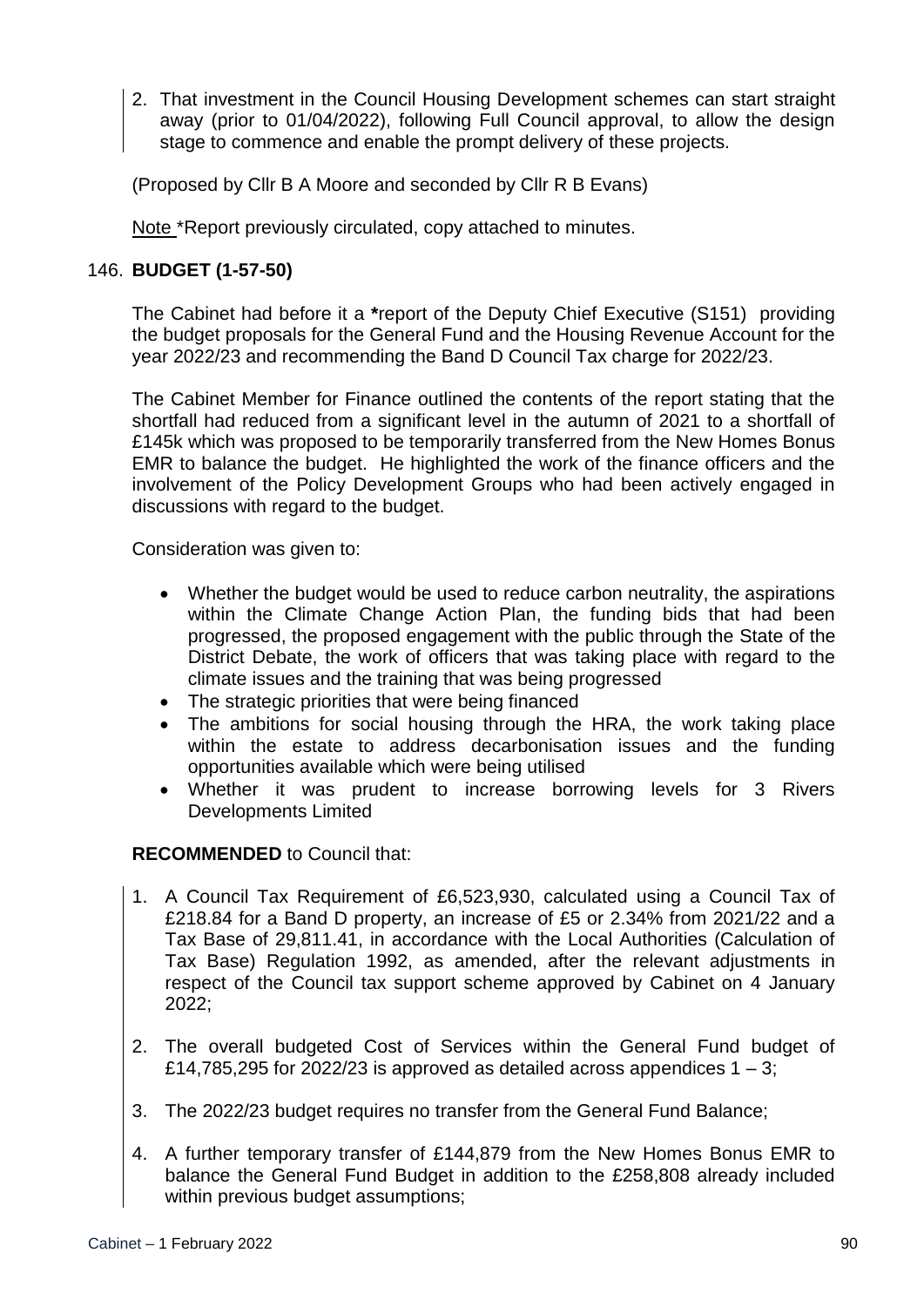- 5. HRA budget for 2022/23 be approved as set out in appendix 4;
- 6. HRA fees/charges are approved based on the attached appendix 5a b;
- 7. Work on strategic planning for delivering a balanced budget for 2023/24 is commenced in the Spring.

(Proposed by Cllr B A Moore and seconded by Cllr C R Slade)

Note: \*Report previously circulated, copy attached to minutes.

#### 147. **POLICY FRAMEWORK (2-15-10)**

The Cabinet had before it a \* report of the Chief Executive with regard to the Policy Framework.

**RECOMMENDED** to Council that the Policy Framework be adopted.

Proposed by the Chairman and seconded by Cllr B A Moore)

Note: \*Report previously circulated, copy attached to minutes.

#### 148. **PAY POLICY (2-16-09)**

The Cabinet had before it a \*report of the Corporate Manager for People, Governance and Waste complying with the legislative requirements of the Localism Act 2011 relating to senior pay in particular the role of the Chief Executive, Directors and other senior officers.

The Leader outlined the contents of the report.

Discussion took place with regard to the table on page 254 and it was confirmed that this would be corrected prior to consideration by Council

**RECOMMENDED** to Council that the Pay Policy be approved for publishing on the Council's website subject to the table on page 254 being corrected.

(Proposed by the Chairman and seconded by Cllr Mrs N Woollatt)

Note: \*Report previously circulated, copy attached to minutes.

#### 149. **ESTABLISHMENT (2-19-00)**

The Cabinet had before it a \*report of the Corporate Manager for People, Governance and Waste providing Members with an update on both the establishment of the Council together with its performance.

The Cabinet Member for the Working Environment and Support Services outlined the contents of the report stating that this was the annual overview of the performance of the Establishment and explaining how this had been affected by the Covid 19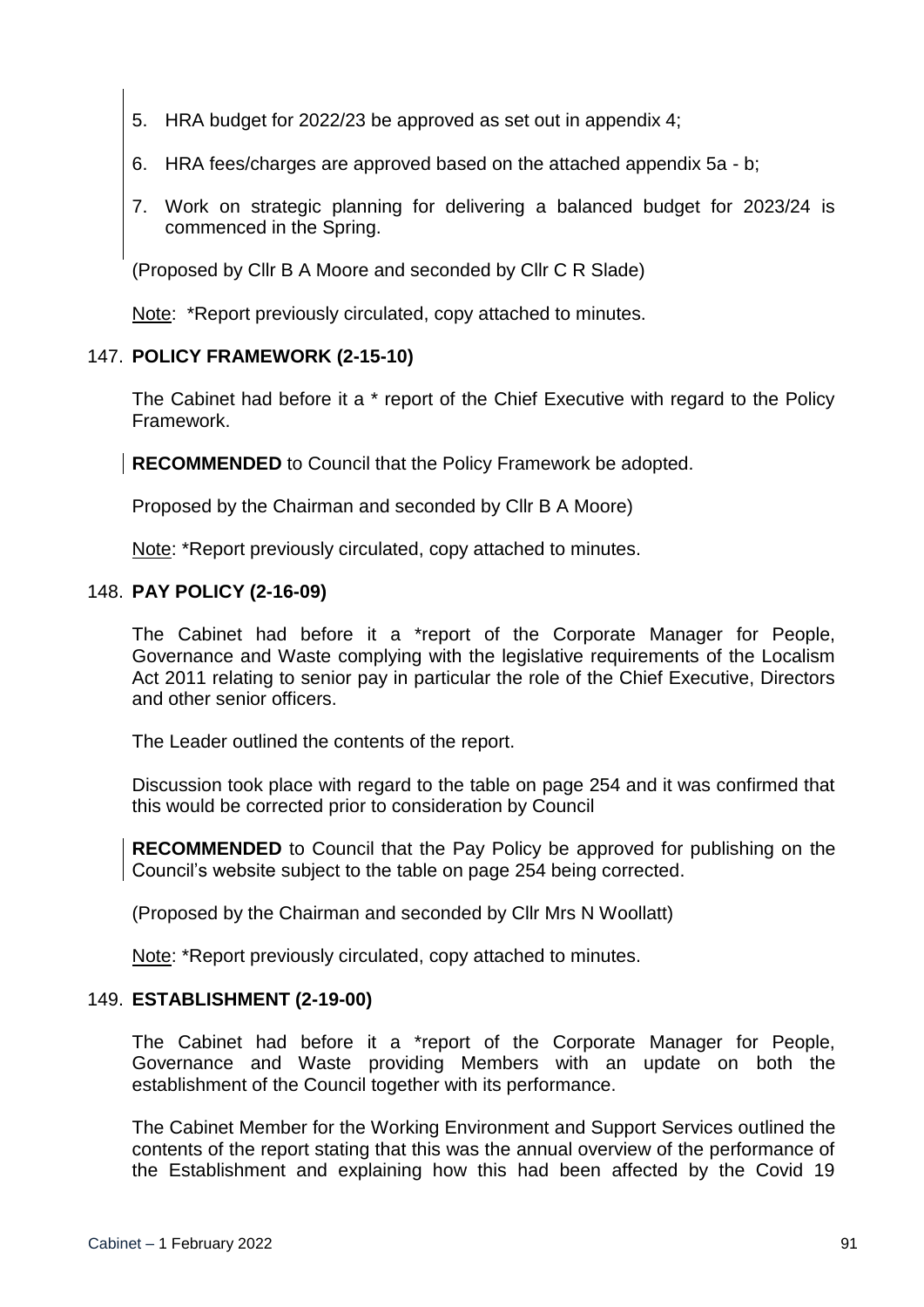pandemic. She informed the meeting that charts had been added to aid understanding.

**RECOMMENDED** to Council that the Establishment be approved.

(Proposed by the Chairman and seconded by Cllr Mrs N Woollatt)

Note: \*Report previously circulated, copy attached to minutes.

### 150. **UPDATE FROM THE CABINET MEMBER FOR CONTINUOUS IMPROVEMENT (2- 20-34)**

The Cabinet Member for Continuous Improvement informed the meeting that 20 complaints were being monitored within the remit of the Director of Place, 10 within the remit of the Director of Business Improvement and Operations and 4 within the remit of the Deputy Chief Executive. Work was also taking place with regard to enforcement issues.

### 151. **NOTIFICATION OF KEY DECISIONS (2-22-05)**

The Cabinet had before it and noted it's \*rolling plan for March 2022 containing future key decisions.

Note: \*Plan previously circulated, copy attached to minutes.

### 152. **3 RIVERS DEVELOPMENT LIMITED - UPDATE (2-22-51)**

The Cabinet had before it and noted a \*report from the Deputy Chief Executive (S151) providing an update on current project performance and any key risks.

The Cabinet Member for Housing and Property Services provided the following response to a question raised with regard to whether it was prudent to increase borrowing levels for 3 Rivers Developments Limited. He stated that the proposed £20m was just a proposal, any business proposals presented to the shareholder would be considered in a prudent way and would be dependent on each individual business case for development.

Addressing the questions raised in public question time, the Deputy Chief Executive stated that: the borrowing figures were actual and agreed in line with the loan agreements; the sales receipts payments were actual loan repayments; the sales receipt payments shown were real amounts banked; the interest figures shown were actual amounts and the figures were up until 31 December 2021 as outlined within paragraph 2.2 of the report.

It was then agreed that any further discussion with regard to the report should take place in private session and it was therefore:

**RESOLVED** that under Section 100A(4) of the Local Government Act 1972 the public be excluded on the grounds that it involves the likely disclosure of exempt information as defined in paragraph 3 respectively of Part 1 of Schedule 12A of the Act, namely information relating to the financial or business affairs of any particular